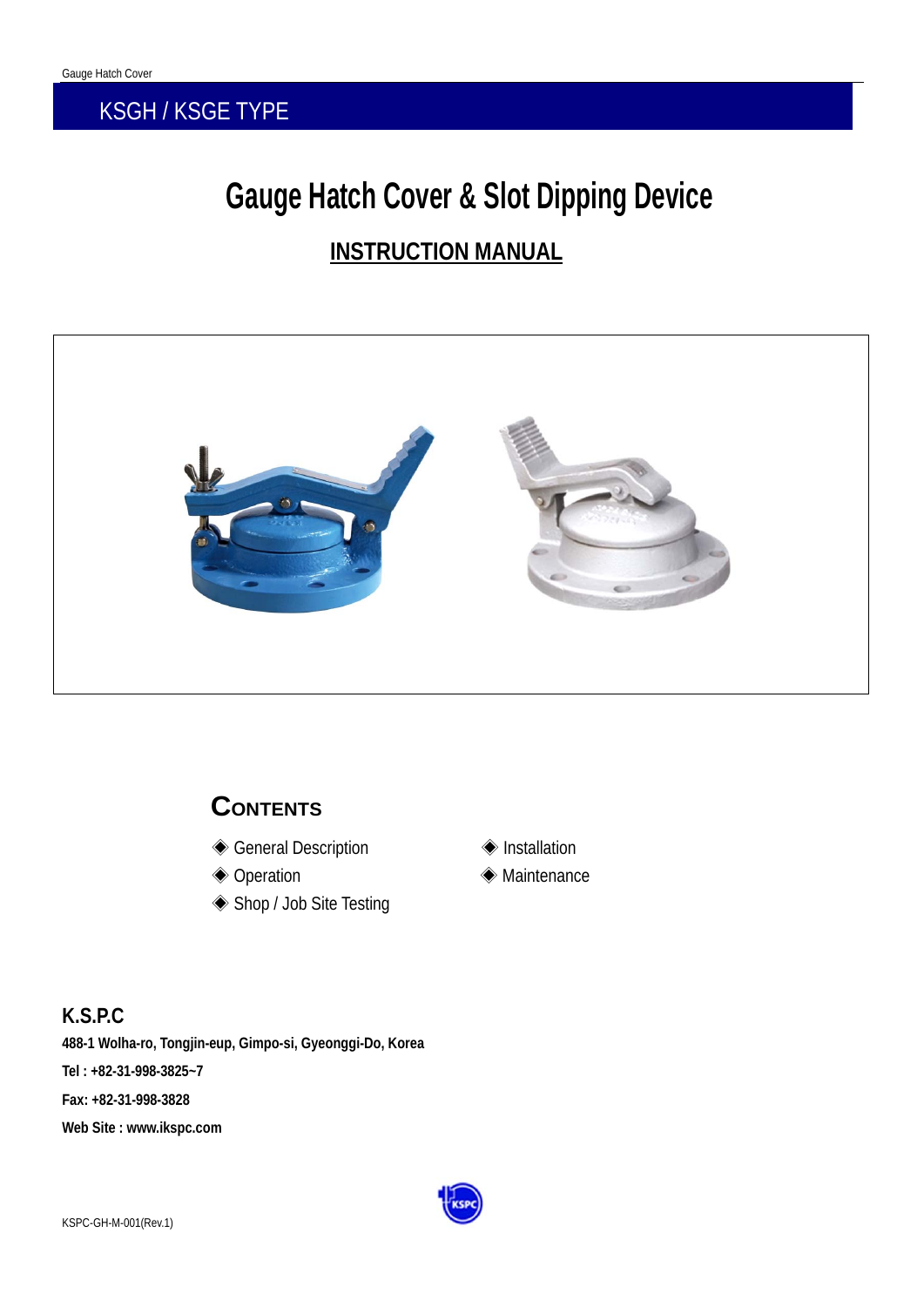## **Section 1. General Description**

- 1-1 The sampling and gauging hatch cover of the model KSGH/KSGE are designed, manufactured and tested According to the KSPC standard.
- 1-2 The Model KSGH/KSGE is made to take the fluid sample from the storage tank, to measure the temperature, And to take test of the stored fluids.
- 1-3 The model KSGH is used under 0.05 kg/cm2 pressure of storage tank. The model KSGE can be used Gauge Hatch as well as Pressure Relief Valve.



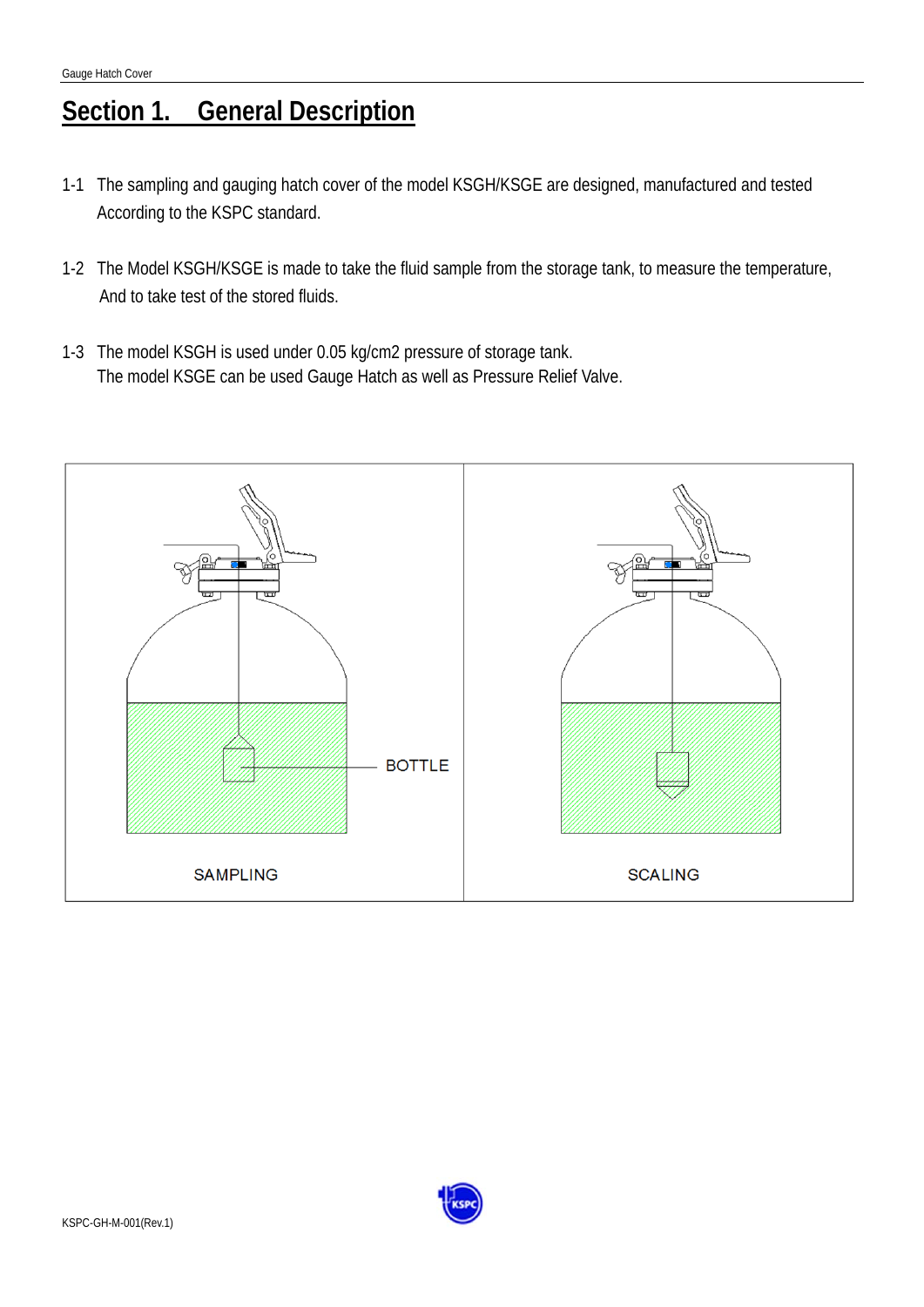### **Section 2. Installation**

- 2-1 It should be installed in the opening nozzle of the top roof of tank.
- 2-2 Model KSGH/KSGE should be installed in the tank nozzle vertically.
- 2-3 You should handle with the proper lifting jig to prevent the damage of products.



**Figure 1**

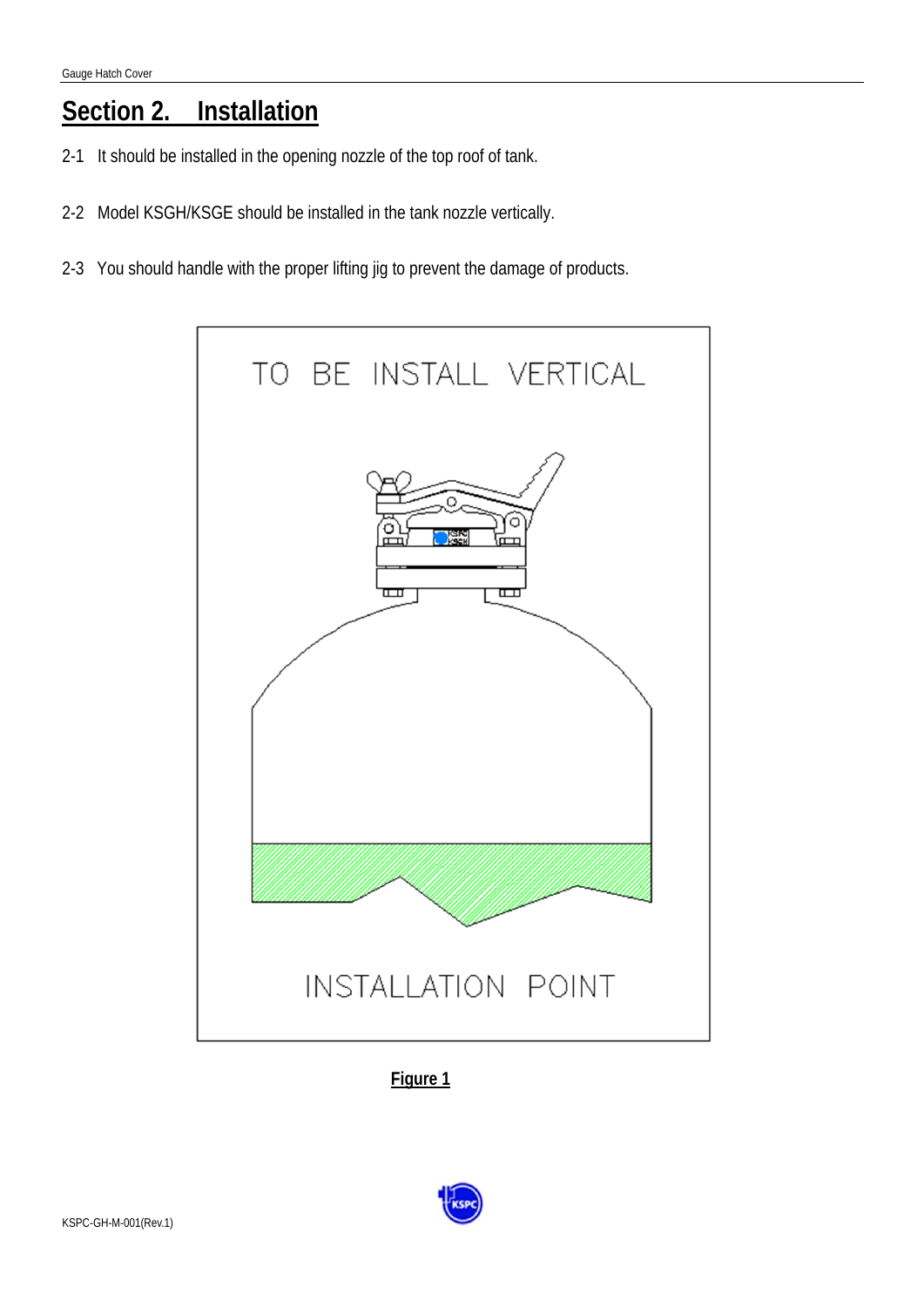# **Section 3. Operation**

- 3-1 The model KSGH protects the stored fluid in the tank with pad lock device which block the intake of the Foreign substances to the tank.
- 3-2 In model KSGH, it is easy to examine the fluid in the tank by measuring the fluid temperature and the Liquid level as on loosen the pad lock nut and just push the food pedal



**Figure 2**

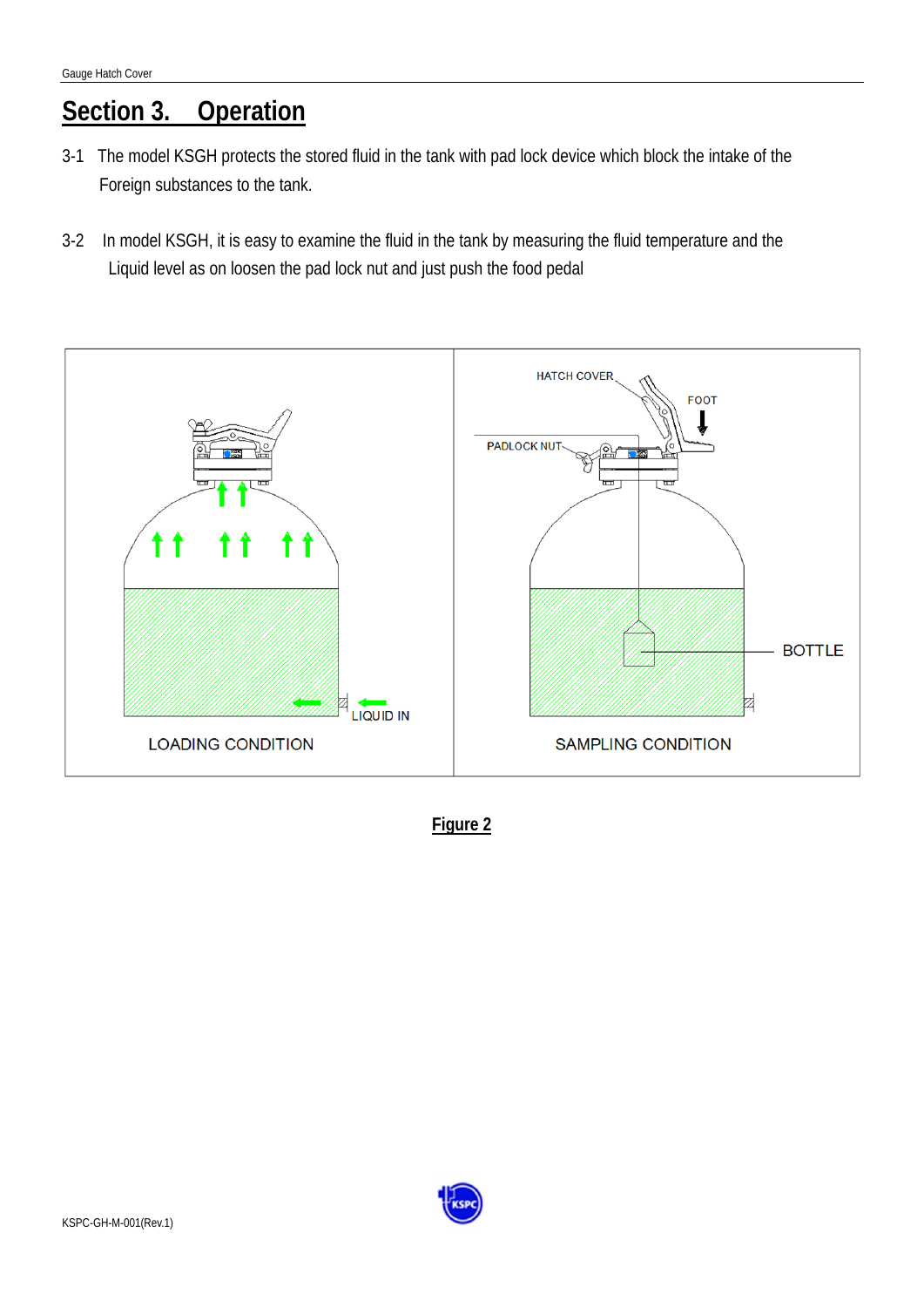### **Section 4. Maintenance**

- 4-1 General
	- 4-1-1 In the model KSGH/KSGE type Gauge hatch, it is necessary to check the damage of Teflon seat face During scaling or picking the sample from the tank without the extra checking.
	- 4-1-2 Thereafter it need to be cleaned and checked regularly in every 6 months at least.
	- 4-1-3 Always keep the record of maintenance performed.

#### **CAUTION**.

**In case of remove the GH from the tank for any reason, make sure all pressure has been released before the flange fasteners are loosened.** 

#### 4-2 The Procedure Disassembly and Assembly.

- 4-2-1 It is necessary to use the spark free tools for the maintenance work.
- 4-2-2 Before the work, the inside of storage tank and pipe line should be depressurized and gas . Freed.

#### **CAUTION**.

**For the maintenance work, it is necessary to take the preventive measure against inflamm-Ability and toxicity of liquid in the tank.** 

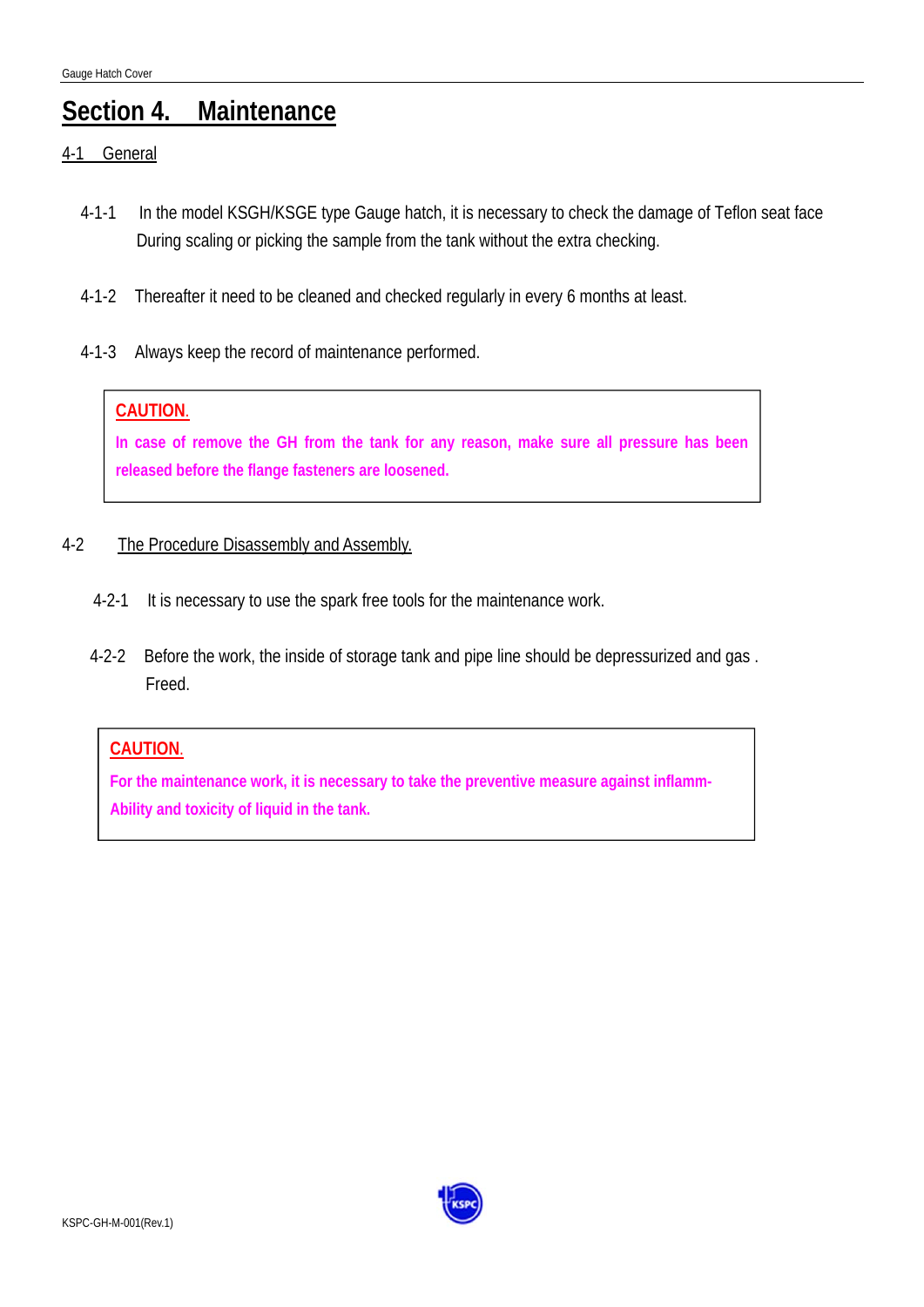

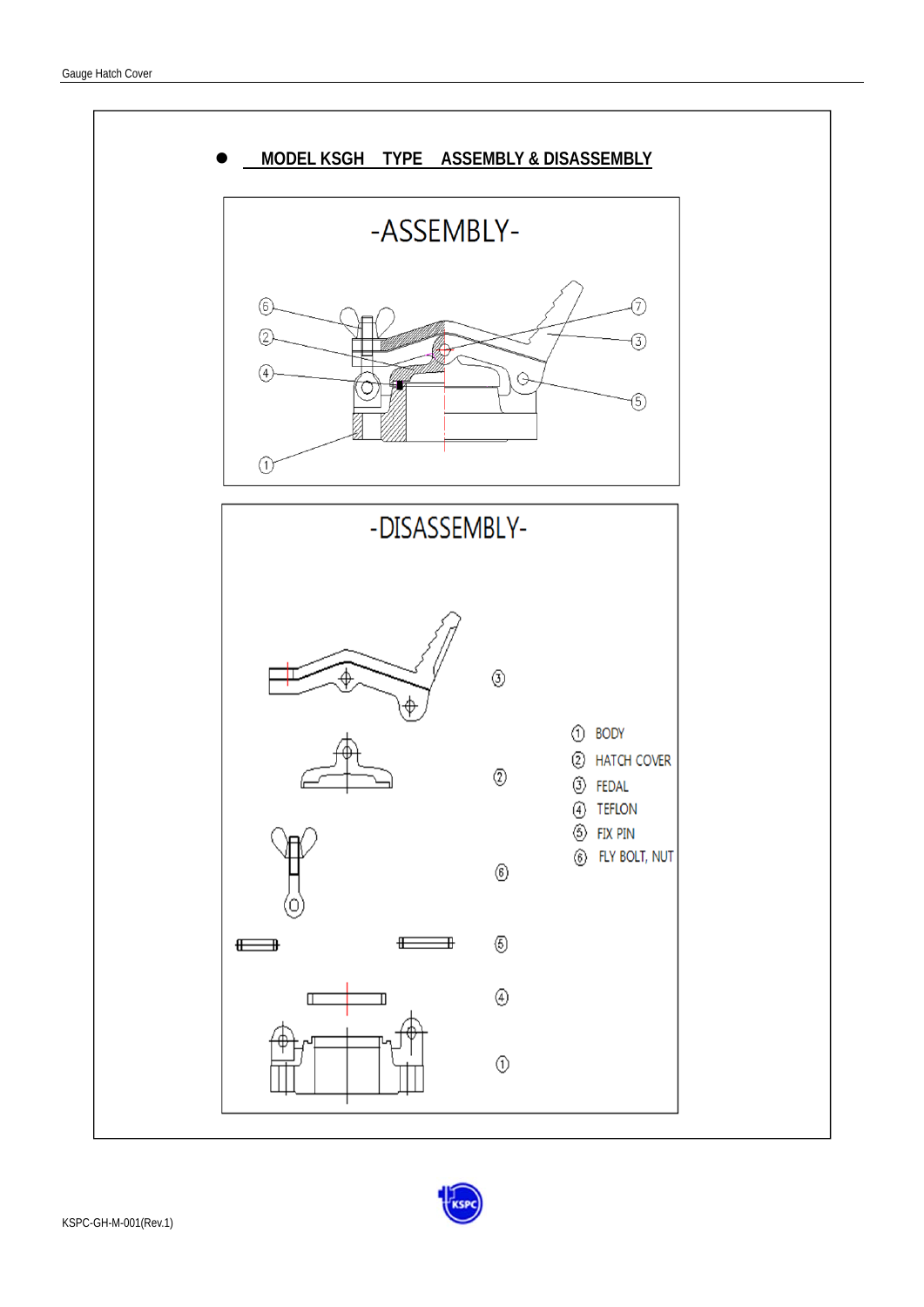